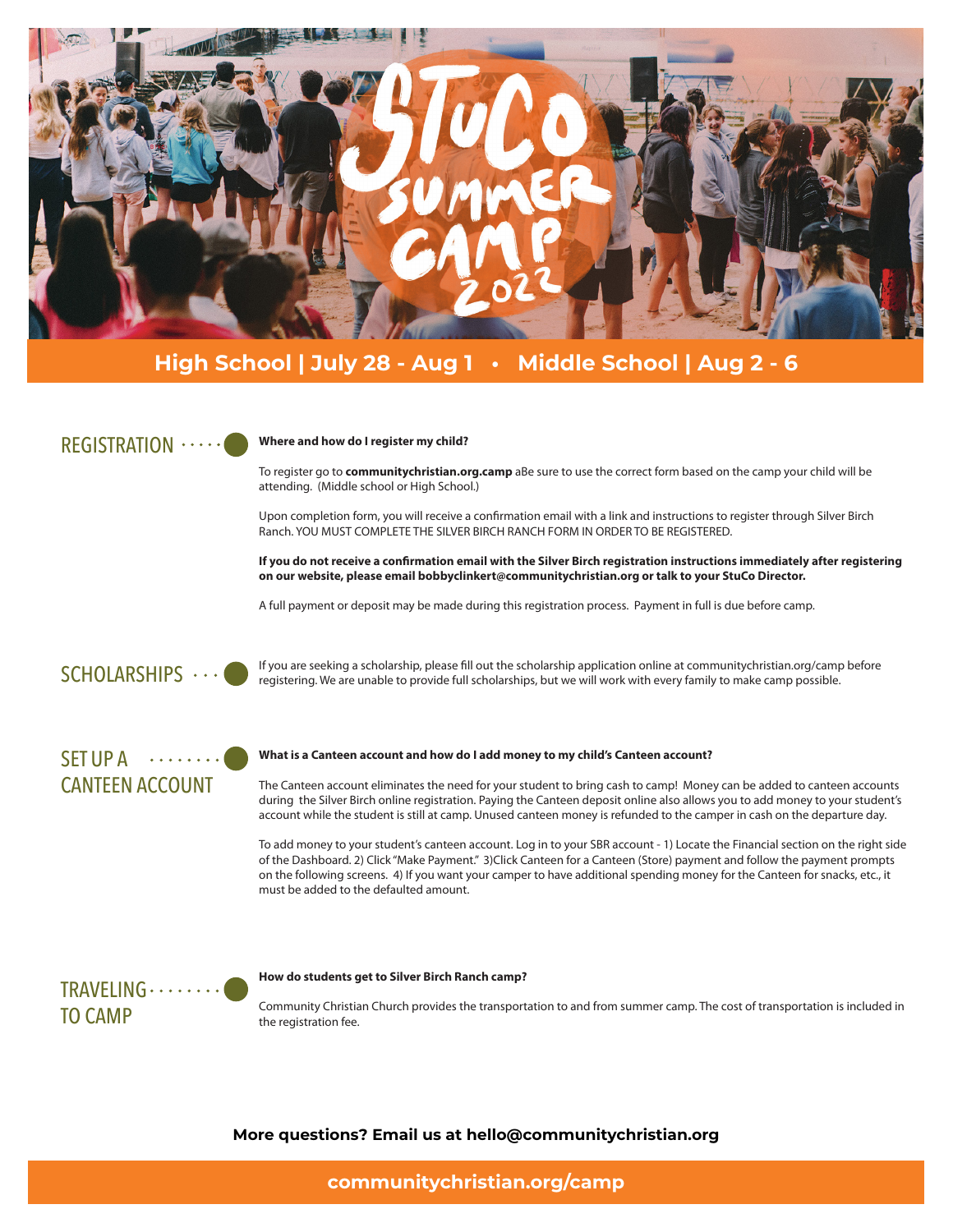## **StuCo Summer Camp Information**

TRAVEL TO  $\cdots$ CAMP DETAILS

### **Do the buses make stops on the way to and from camp?**

No. With COVID changes and restaurants working with new guidelines we did not want to overload any business. So, we are asking students to **bring a sack lunch and snacks to eat on the bus on the way to camp.**

**On the way back from camp, a sack lunch will be provided.** 



**What time is check-in and what time do the buses leave on departure day? What time do buses get back on the last day?**

HIGH SCHOOL **DEPART:** Check-in begins at 8am on Thursday, July 28. Buses depart at 9am **RETURN:** Monday, Aug 1 at approximately 4pm

MIDDLE SCHOOL **DEPART:** Check-in begins at 8am on Tuesday, August 2. Buses depart at 9am **RETURN:** Saturday, Aug 7 at approximately 4pm

**ALL departures and returns will be at the Naperville Location** (1635 Emerson Ln., Naperville 60540)



### **What should my son or daughter pack for camp?**

Sleeping bag or blankets and linens for a twin bed – and a pillow Shorts, t-shirts, jeans, sweats, socks, underwear, pajamas, swimsuit/swim trunks (see below) Jeans and closed-toe shoes are required for horseback riding Sweatshirt/jacket for cool weather Gym shoes (bring an extra pair that can get wet) Towels for showering and swimming Rain gear Flashlight Toiletries: soap, toothbrush, toothpaste, shampoo, washcloth, cup, brush/comb, deodorant, sunccreen, bug spray Bible and notebook



### **Silver Birch Ranch has a detailed dress code that we must adhere to. Anyone not dressed appropriately will be asked to change by the Silver Birch Ranch Staff so pack appropriately.**

### **Both Males and Females**

- All clothing must be in acceptable appearance (no rips or tears in questionable spots).
- Clothing should not cause undue attention.
- No attire with reference to any type of alcoholic beverage, illegal substance, lewd, vulgar, indecent or sexually suggestive subjects may be worn.
- No wording on the back of pants or shorts.
- Shorts must be modest length. They should be as long as your fingertips when standing with your arms at your side. No short shorts, split-sided jogging shorts or spandex shorts will be permitted.
- Clothing must not be so tight that it reveals undergarments.
- Excessively baggy clothing is prohibited.
- All shorts and tops should fit as the manufacturer intended, and completely cover all under-garments.
- There must be no skin showing between the top of pants and the bottom of shirts while standing.
- Undergarments must not be seen.

#### **Males**

- Shirts must be worn at all times except in the lake, shower or cabin.
- Swimming and water activities Swim trunks only. (No shorts, cut-off pants, or Speedos.)
- Swimsuits that do not adequately cover the body are to be covered by a colored T-shirt.

**More questions? Email us at hello@communitychristian.org**